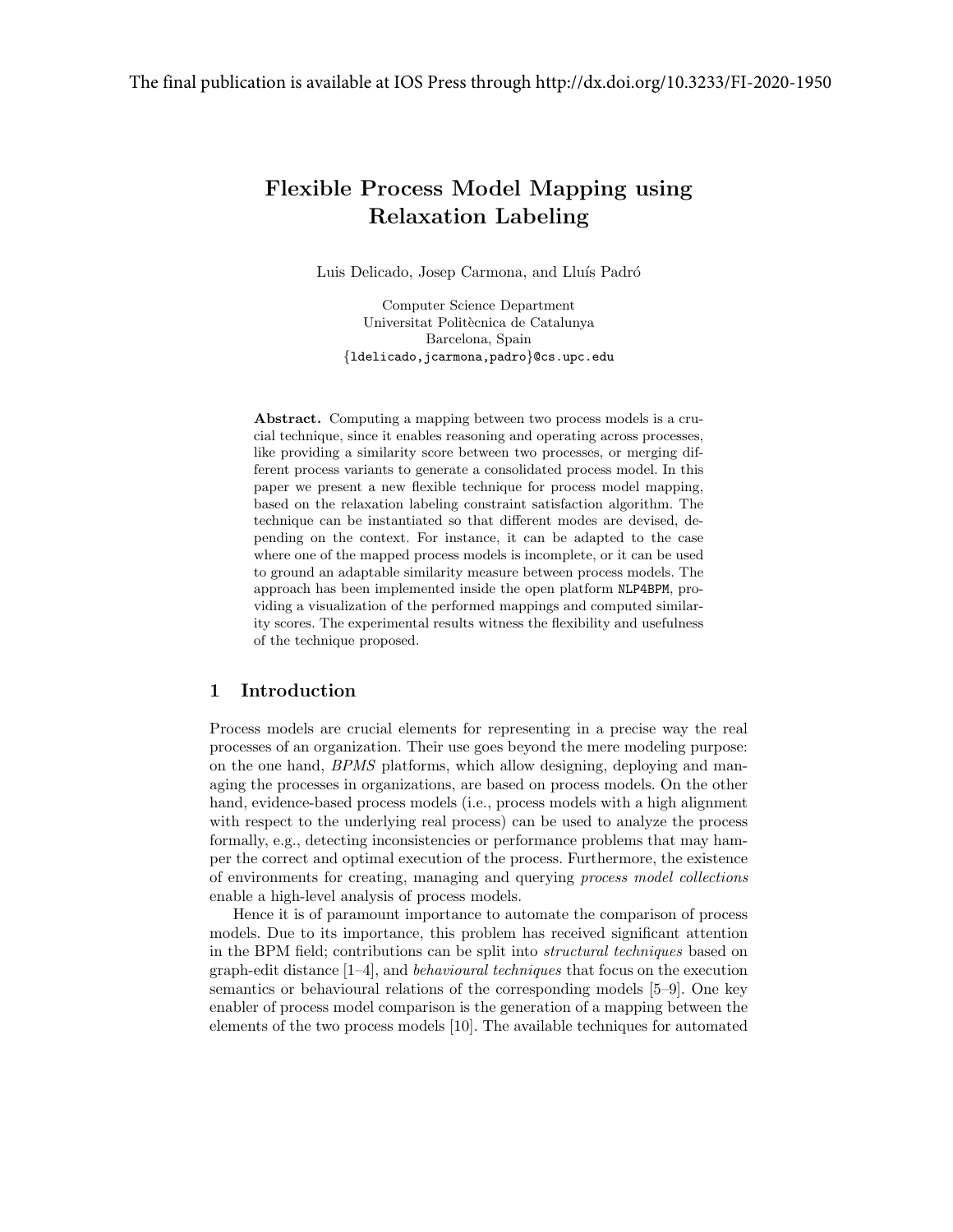



Fig. 1. Visualization of the technique of this paper in the platform NLP4BPM.

process model mapping are sometimes unable to capture different context of application, like for instance when process models are incomplete, or when the emphasis in the mapping needs to change depending on the application scenario.

As reported in a recent survey on process model similarity [10], there is a need for an analysis of different usage scenarios of similarity metrics:

[10] "... it is necessary to analyze in how far particular similarity measures match the requirements of specific usage scenarios and whether it is meaningful to apply different similarity measures to different scenarios."

In this paper we propose a novel method to compare process models in a flexible way, so that the context of application can be taken into account by selecting a particular mode when mapping the elements of the two processes. The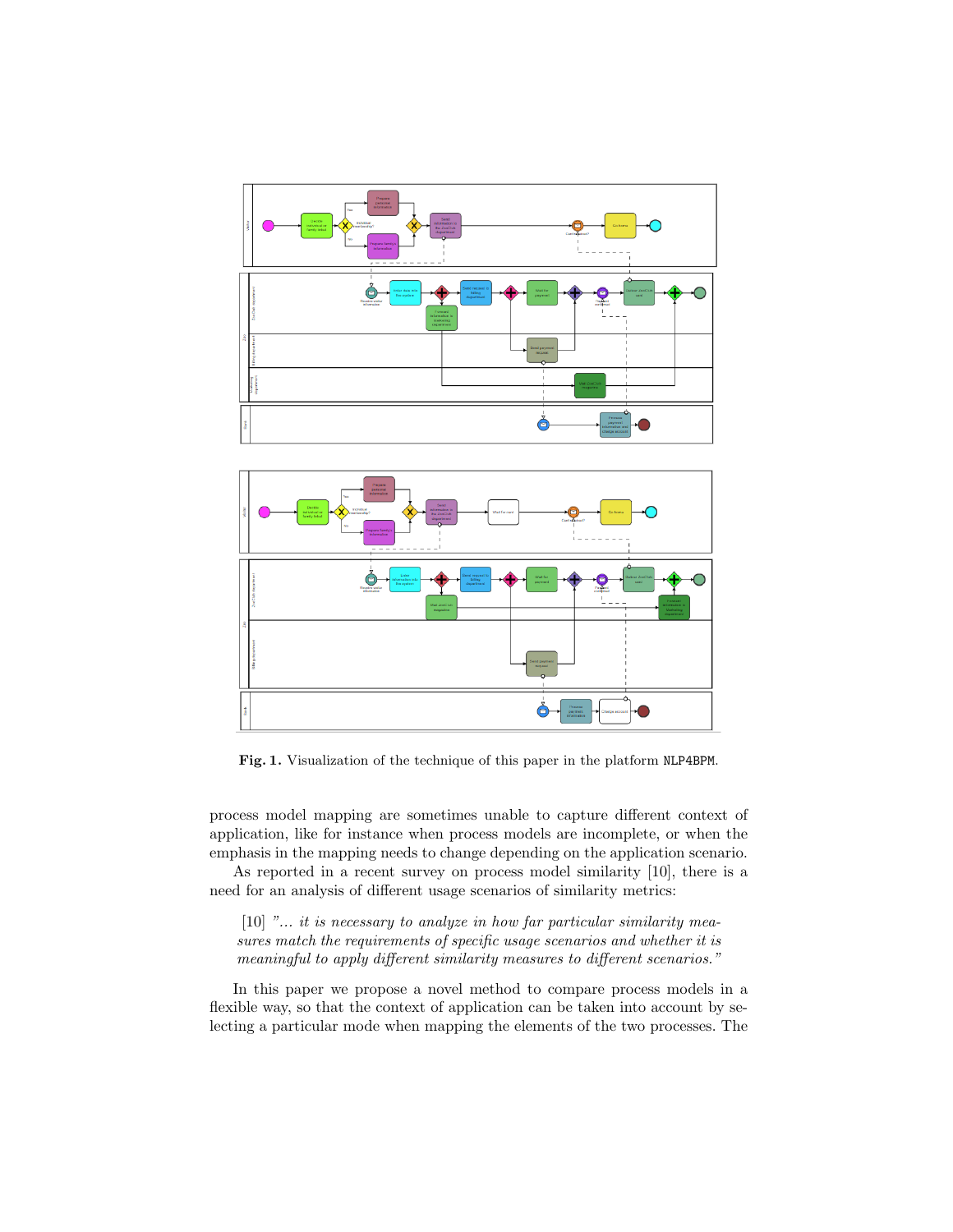intuitive idea is to encode the problem as a Relaxation Labeling (RL) optimization problem, so that an optimal assignment between the elements of the two process models is computed, according to a configurable set of constraints. The used constraints can focus on structure, labels, semantics, etc., and be adapted to each particular problem. Thus, semantics of the model are also taken into account by (i) performing a full linguistic analysis of the text associated to the different process model elements, (ii) considering also the mapping of the routing elements such as gateways and its connections, and (iii) consider the process model lanes. Several examples of operation modes are envisioned:

- A general mode, where both the structure and the text are considered.
- A structural mode, where the structure is dominant in the comparison.
- A text-based mode, where the linguistic analysis is dominant in the comparison.
- A partial mode, where one of the process models may be incomplete.

In particular, the case where one of the two process models is incomplete can be used in e-learning context, by providing students continuous feedback on their progress in a process modeling course. At the end of the paper, we will report preliminary experiments in this context.

The approach has been incorporated in the NLP4BPM open platform  $<sup>1</sup>$ , which</sup> provides a friendly visualization of the optimal mapping found. Figure 1 shows an example of a mapping found.

## 2 General Approach: From Mapping to Similarity Score

To contextualize the different contributions of this paper, in this section we provide a general perspective on the necessary steps followed to assess the similarity of two process models.

We assume process models to be specified in BPMN 2.0 notation, which is a widespread notation for modeling processes in organizations. Section 3.1 provides the main constructs considered in this paper.

The first step is to perform a complete linguistic analysis of the text in the two process models. This is of paramount importance, since it enables a comparison that goes significantly beyond a mere string distance of the set of original labels. Section 3.2 provides a detailed description of this step.

Once the linguistic analysis is performed, the mapping between the elements of the two process models is computed. The computation of this mapping is carried out using a RL algorithm, a technique that is introduced in Section 3.3. The encoding of the mapping problem as a relaxation labeling instance is the main contribution of this paper, and is described in Section 4. In Section 4.4 it is shown how to adapt the encoding so that incomplete process models are considered in the mapping, an scenario that can be found in the educational context.

<sup>1</sup> http://nlp4bpm.cs.upc.edu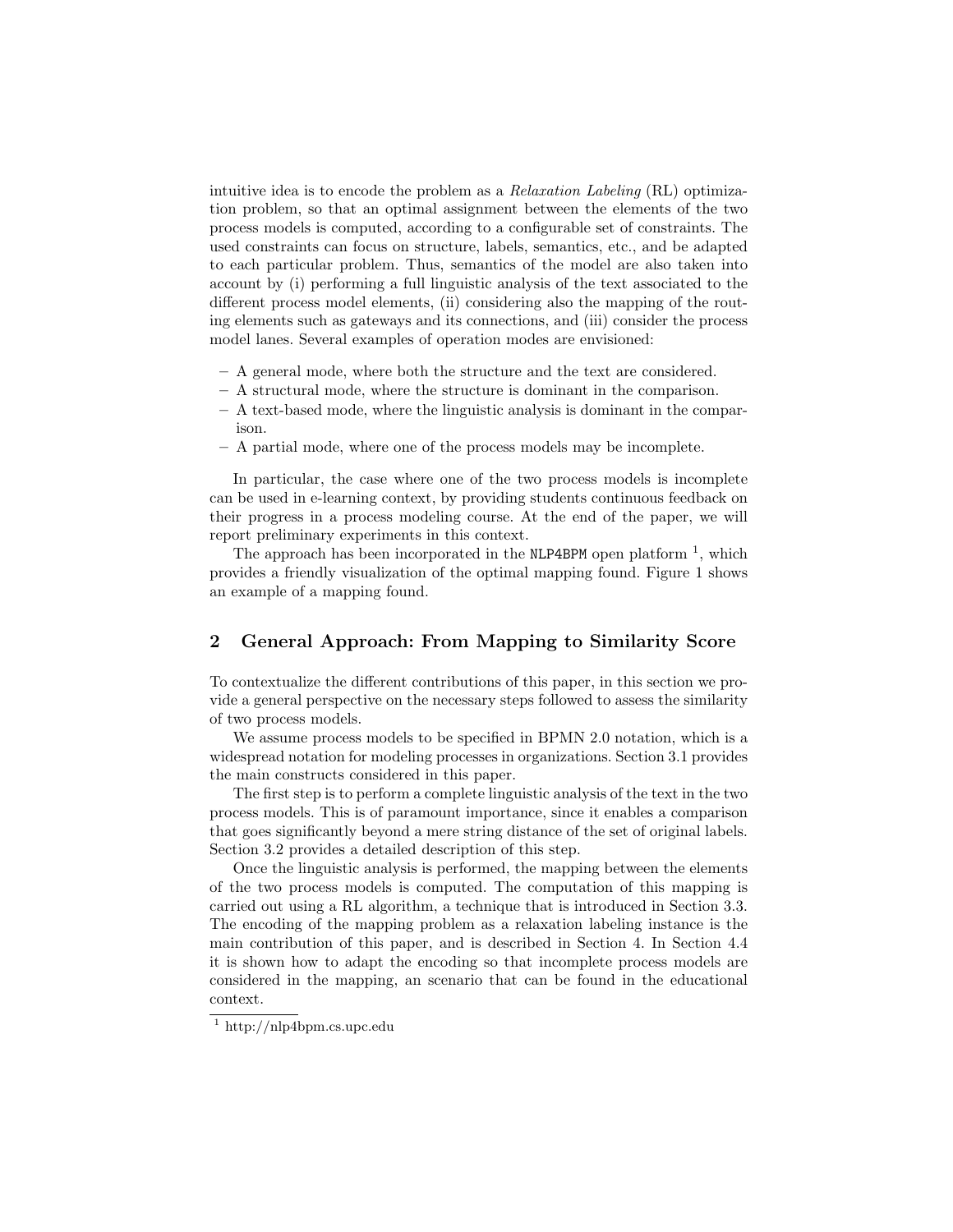When a mapping is obtained, a similarity measure can be computed. The metric proposed in this paper relies in mapping one model to the other in both directions, and then taking into account the number of bidirectional matches, the total number of matches, and the matches of the neighbors of the bidirectional matches. See details in Section 5.

## 3 Preliminaries

### 3.1 Process Models

There are a large variety of graphical notations to represent model processes. In this paper we focus on BPMN 2.0, notation created as a standard for business process modeling. However, the techniques explained in this paper can be used with other notations like EPCs, Petri Nets or others.

BPMN has three different kinds of elements. First, the main elements are the nodes in the diagram, which may belong to three different types: Events, which represent that something happens; Activities, which represents some task that is performed; and Gateways, which split or join flow control. Second, the notation has different edges to connect nodes. A solid line indicates the process workflow, while dashed lines represent messages sent between process participants. Finally, there are organization elements such as lanes that contain activities performed by the same participant, and pools, that group several related lanes. Figure 1 shows an example of a BPMN model.

#### 3.2 Linguistic Analysis of the Textual Information

In order to better align tasks, we do not rely just on the words occurring in the task labels, but also on their semantics. For that we perform a full NLP analysis on the tasks labels, obtaining a semantic representation of them. Particularly, we focus on the *action* being performed, the *agent* who performs the action and the patient upon which the action is performed. Additionally, we also extract per-word information such as the part of speech (PoS) tag and its ontological sense in WordNet [11]. By collecting this lower-level information, we allow our technique to fall back to the word level whenever the predicate level description is ambiguous or incomplete.

Thus, we process the natural language bits contained on the model labels (from activities, events, gateways, arcs, lanes and pools). However, these fragments are not whole sentences but isolated phrases or chunks, which causes the standard NLP tools to suffer a loss in performance. Moreover, the model structure itself provides some clues about the information to extract from each element (e.g. lane labels are typically noun phrases describing the agent of the tasks in the lane, while task labels describe the action and the patient in usually simple patterns).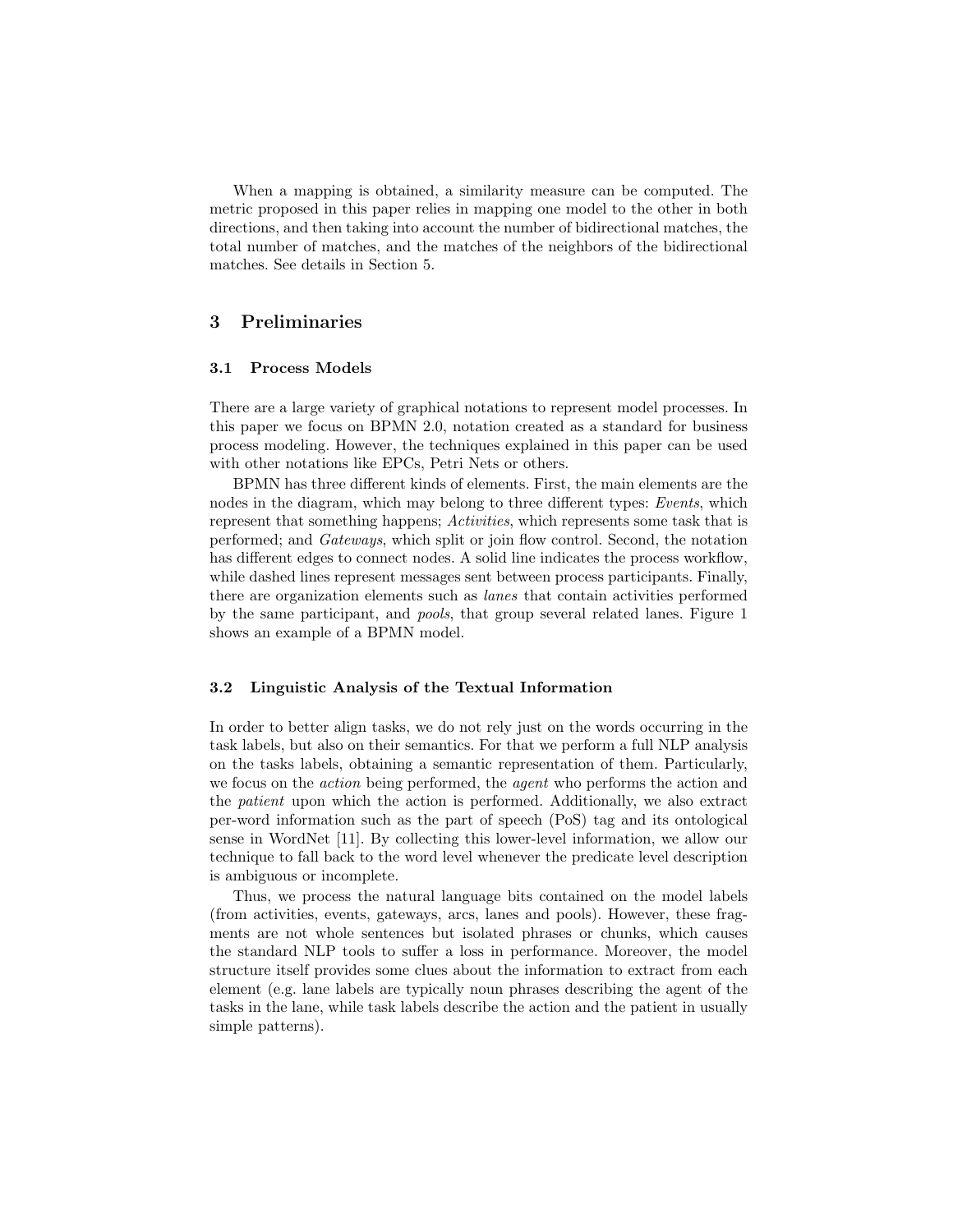In order to properly extract the required information, we followed the idea of [12, 13] and devised an ad-hoc NLP analysis pipeline, based on the customizable FreeLing NLP library<sup>2</sup> [14].

- General purpose tokenization, morphological analysis, and word sense disambiguation modules are used.
- The general purpose PoS tagger is used, but configured to provide the k-best solutions instead of just the most likely one. This will compensate for some errors due to analyzing chunks and not whole sentences. For instance, for the task label "mail response", the word "mail" is wrongly tagged as a noun by the generic tagger, because complete English sentences seldom start with a verb. If we get more than one solution from the tagger, we will find that the second-best answer tags "mail" as a verb.
- We use a rule-based parser with an ad-hoc CFG grammar to detect patterns and phrases inside the text fragments. All k-best tag sequences produced by the tagger are fed to the grammar, and the first one matching one valid pattern is used.

Patterns covered so far by this grammar are: verb actions (e.g. send report), noun actions (e.g. *data transmission*), and conjunctions of them (e.g. *send* report and notify user). Verb actions can have the following patterns, where the verb is extracted as the action, the noun phrase as the patient, and the prepositional phrase as complement:

- verb (e.g. *request, check, reject*)
- verb  $+$  noun-phrase (e.g. store physical file, Create job description)
- verb  $+$  prep-phrase (e.g. Ask for details, Inform about the procedure)
- verb + noun-phrase + prep-phrase (e.g. Ask user for details, Inform patient about the risk of the procedure)

Noun actions can have the following patterns:

- noun-phrase (e.g. *receipt payment, master data transmission*)
- noun-phrase  $+$  prep-phrase (e.g. reception of packaged goods, data collection for billing adjustment)

Additionally, the grammar detects the head word of each component, so we can extract that file is the main word in the noun phrase store physical file, risk is the head of the risk of the procedure, and transmission is the head of master data transmission.

#### 3.3 Relaxation Labeling

Relaxation labeling (RL) is a family of iterative algorithms that perform cost function optimization over a set of variables that must be assigned appropriate discrete values (or *labels*). The algorithm requires a set of soft constraints that state the (in)compatibility of certain variable-value combinations, and computes a consistent labeling, i.e. a set of assignments that best satisfies the constraints.

 $^2$  http://nlp.cs.upc.edu/freeling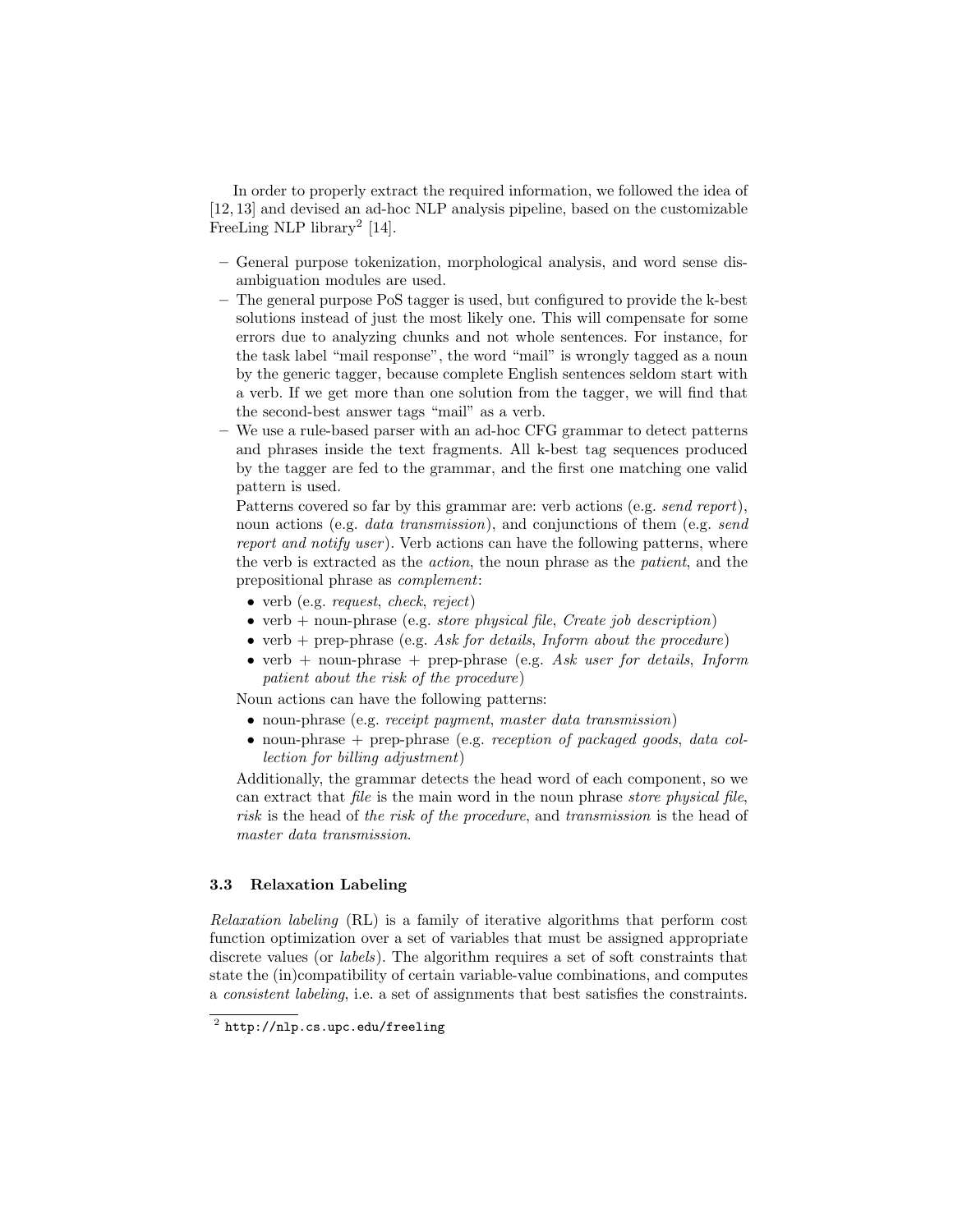RL algorithms are approximate optimizers that find local optima and are closely related to gradient step, simulated annealing, and neural network optimization [15]. They were originally devised in computer vision field, but have been applied to several other AI tasks, graph matching among them ([16]).

Interesting properties of the algorithm are that each variable can have a different set of possible labels, and that any kind of constraint relating combinations of any number of pairs (variable,label) can be used, thus providing a very flexible setting that can be used to heuristically solve many combinatorial-space search problems.

Advantages of RL for graph matching over other approaches –such as graph edit distance– include: the generality of the approach (any problem stated in terms of variables, labels, and constraints can be solved by the same algorithm) and the problem description flexibility (constraints can encode many kinds of restrictions and take into account different types of information).

## 4 Flexible Mapping Through Relaxation Labeling

In this section we describe the relaxation labeling algorithm and how we apply it to the graph matching problem at hand.

#### 4.1 Modeling Graph Mapping as a Relaxation Labeling Problem

To model a task into a RL problem, we must establish which components are variables, which are the possible labels for each variable, and which are the constraints favoring or penalizing certain variable-label assignment combinations. In our case, we want to map one graph into another. Using RL for graph matching has been proven successful in the past [16], and we follow a similar approach.

We will consider one of the process models to map as the *source* model and the other as the target model. Each model element (task, gateway, event, ...) in the source model will correspond to a RL variable. The possible values (or labels) for this variable will be each element in the target model. Given this construction, each source model element will be assigned exactly one target model element.

The problem representation also requires constraints that penalize wrong assignments, and favor appropriate pairings. For instance, we can add constraints to penalize assignments violating flow control order, or to reward assignments that respect it. E.g. if source model element  $s_1$  precedes source model element  $s_2$ and target element  $t_1$  precedes target element  $t_2$ , then a solution containing both pairs  $(s_1, t_1)$  and  $(s_2, t_2)$  must be rewarded, but if  $t_1$  follows  $t_2$ , the combination must be penalized.

#### 4.2 Assignment Initialization

Relaxation labelling performs continuous optimization on a probabilistic representation (i.e. each variable has a probability distribution over the set of its possible values) that is updated iteratively until convergence. Since it performs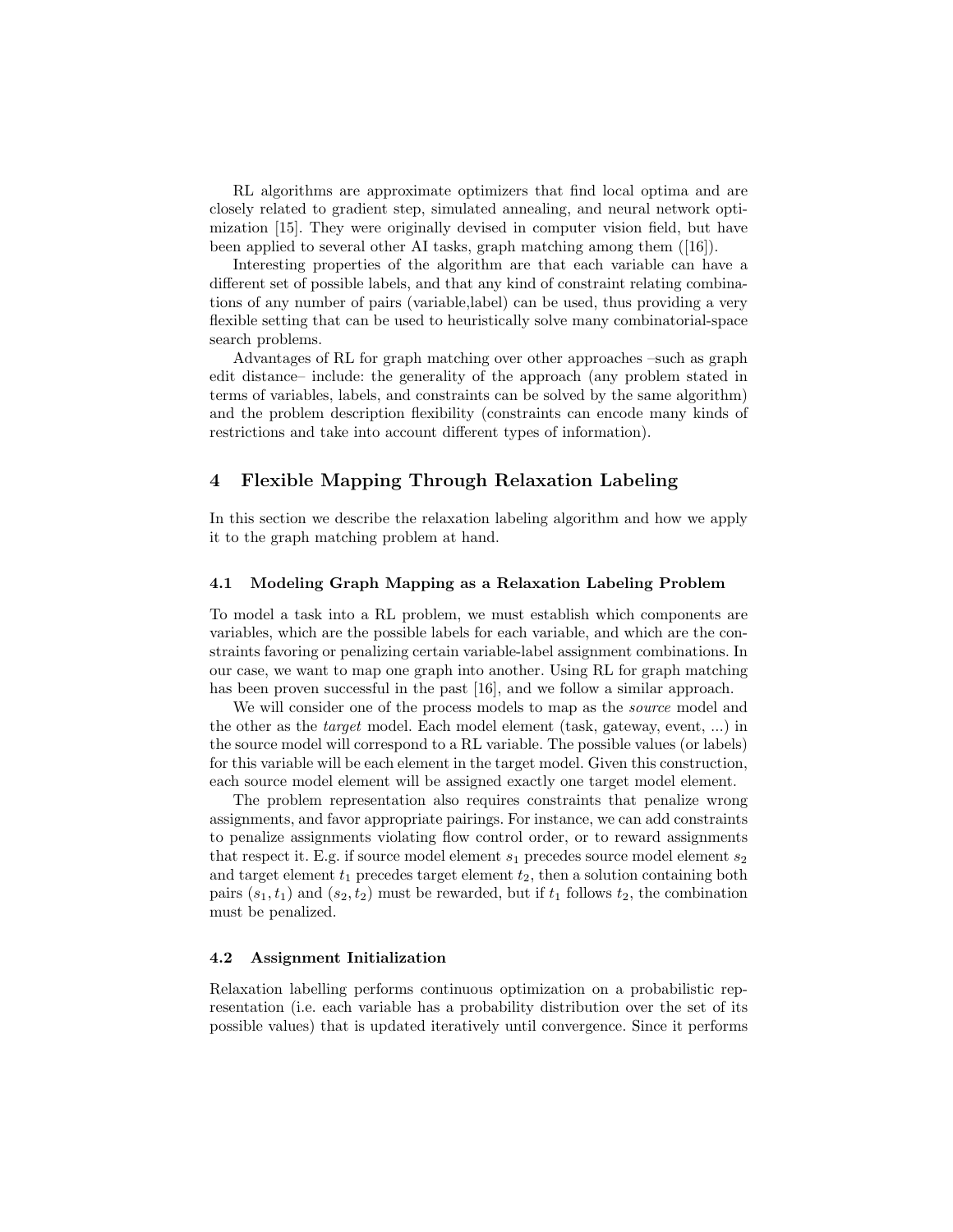a local search, choosing a good starting point reduces the number of required iterations, and may help to find better solutions if the cost function is not convex.

We implemented three different initialization strategies: random, uniform, and informed. Informed initialization uses source and target tasks features, such as their text labels, number of connections, etc. to establish the initial assignment values. For this, we use FreeLing NLP tools to extract linguistic information from the task labels, such as the lemmas, parts-of-speech, or WordNet synsets, as described in section 3.2.

#### 4.3 Constraints

The Relaxation Labeling algorithm uses a set of constrains that determine a weight for all matches between elements of the two models. Our model uses 8 constraint patterns that are instantiated for each variable. Constraints state (in)compatibility of a label assignation for one variable with the assignation of its neighbors (e.g. the combination of source element  $s_1$  being assigned to target  $t_1$  and source  $s_2$  being assigned to target  $t_2$ , is compatible if  $t_1$  and  $t_2$  have the same neighboring relation than  $s_1$  and  $s_2$ ).

Constraints are not binary, but they express a degree of compatibility (which may be negative to express incompatibility). The algorithm will favor combinations with highest total compatibility and penalize those with lower scores.

We use four constraint templates that use only information on the source and target elements, but not on their neighbors:

- **Type:** The assignment of value  $t_i$  to variable  $s_i$  is compatible if both elements have the same type (e.g. manual task, service, gateway, event, etc.).
- **Name:** The assignment of value  $t_i$  to variable  $s_i$  is compatible if both elements share linguistic features (e.g. same verbs/actions, same objects, same concepts, ...). FreeLing NLP analyzers are used to extract linguistic features from the element description texts. Obtained feature sets are compared using a similarity function [17] that will determine the degree of compatibility of the two elements.
- Lane: The assignment of value  $t_i$  to variable  $s_i$  is compatible if the names of their lanes are equal.
- **Number of input (output) edges:** The assignment of value  $t_i$  to variable  $s_i$  is compatible if they have the same number of input (output) edges.
- Number of input (output) messages: The assignment of value  $t_i$  to variable  $s_i$  is compatible if they receive (send) messages and have the same number of input (output) messages.

A second group of constraints takes into account the assignments of neighboring elements<sup>3</sup>:

<sup>&</sup>lt;sup>3</sup> Note that in the constraints we talk about elements (tasks, gates, events), not only BPMN tasks. For the sake of understandability, in the figures we illustrate the neighboring constraints over tasks.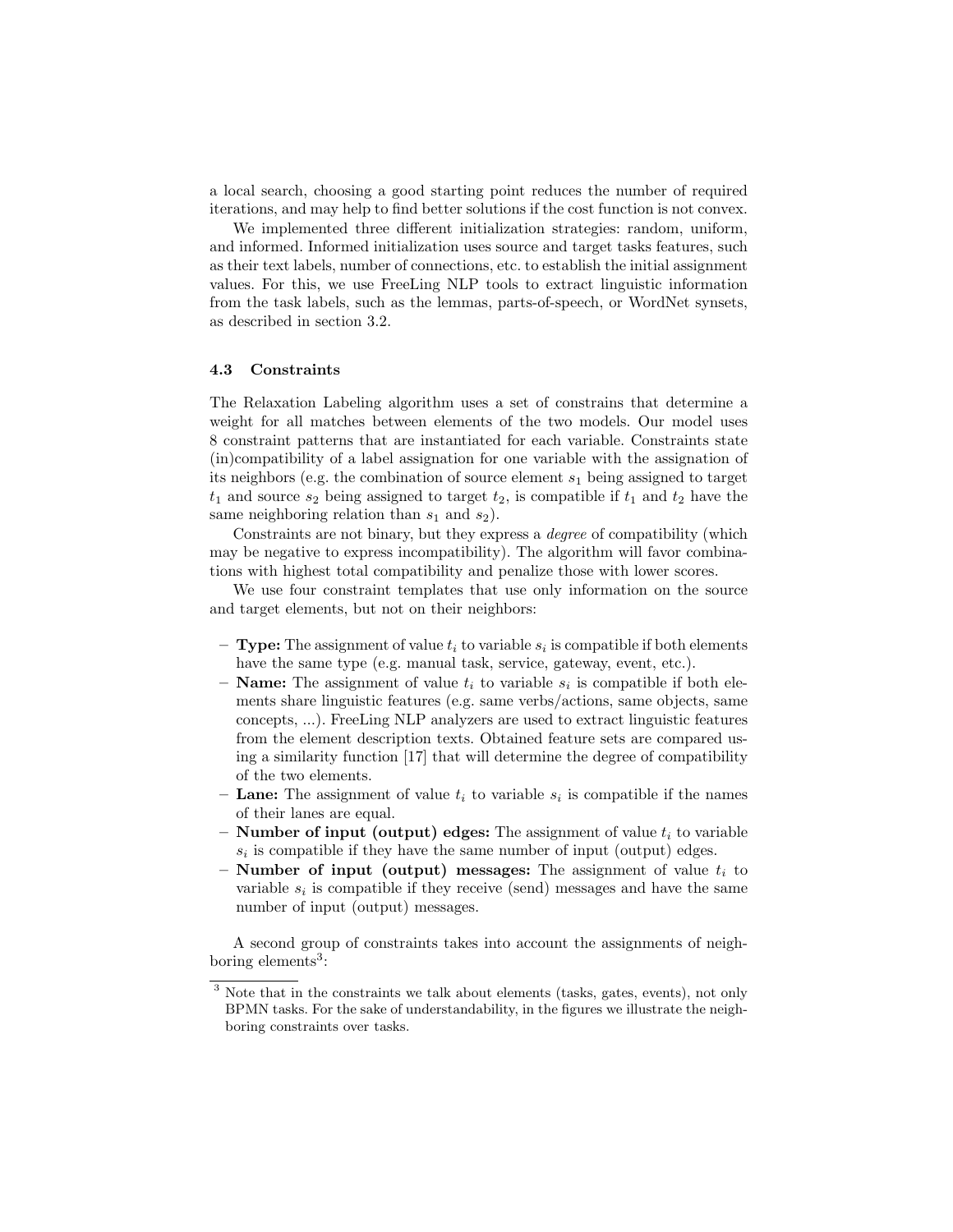- **Neighbor 1:** (Figure 2) The assignment of value  $t_i$  to variable  $s_i$  is compatible if the element  $s_i$  has an immediately following (preceding) element  $s_j$  that is assigned a value  $t_j$  that also immediately follows (precedes)  $t_i$ . The degree of compatibility is a fixed value, given as a parameter to the algorithm.



Fig. 2. Following (left) and preceding (right) neighbour 1 constraint

- Neighbor 2: (Figure 3) The assignment of value  $t_i$  to variable  $s_i$  is compatible if the element  $s_i$  has two immediately following (preceding) consecutive element  $s_i, s_k$  that are respectively assigned values  $t_i, t_k$  which are consecutive and also immediately follow (precede)  $t_j$ . The degree of compatibility is a fixed value, given as a parameter to the algorithm.



Fig. 3. Following (left) and preceding (right) neighbour 2 constraint

- **Neighbor skip:** (Figure 4) The assignment of value  $t_i$  to variable  $s_i$  is compatible if the element  $s_i$  has an immediately following (preceding) element  $s_j$  that is assigned a value  $t_k$  that follows (precedes) the element immediately following (preceding)  $t_i$ . This constraint also applies if value  $t_i$  has an immediately following (preceding) element  $t_j$  that is assigned to element  $s_k$  that follows (precedes) the element immediately following (preceding)  $s_i$ .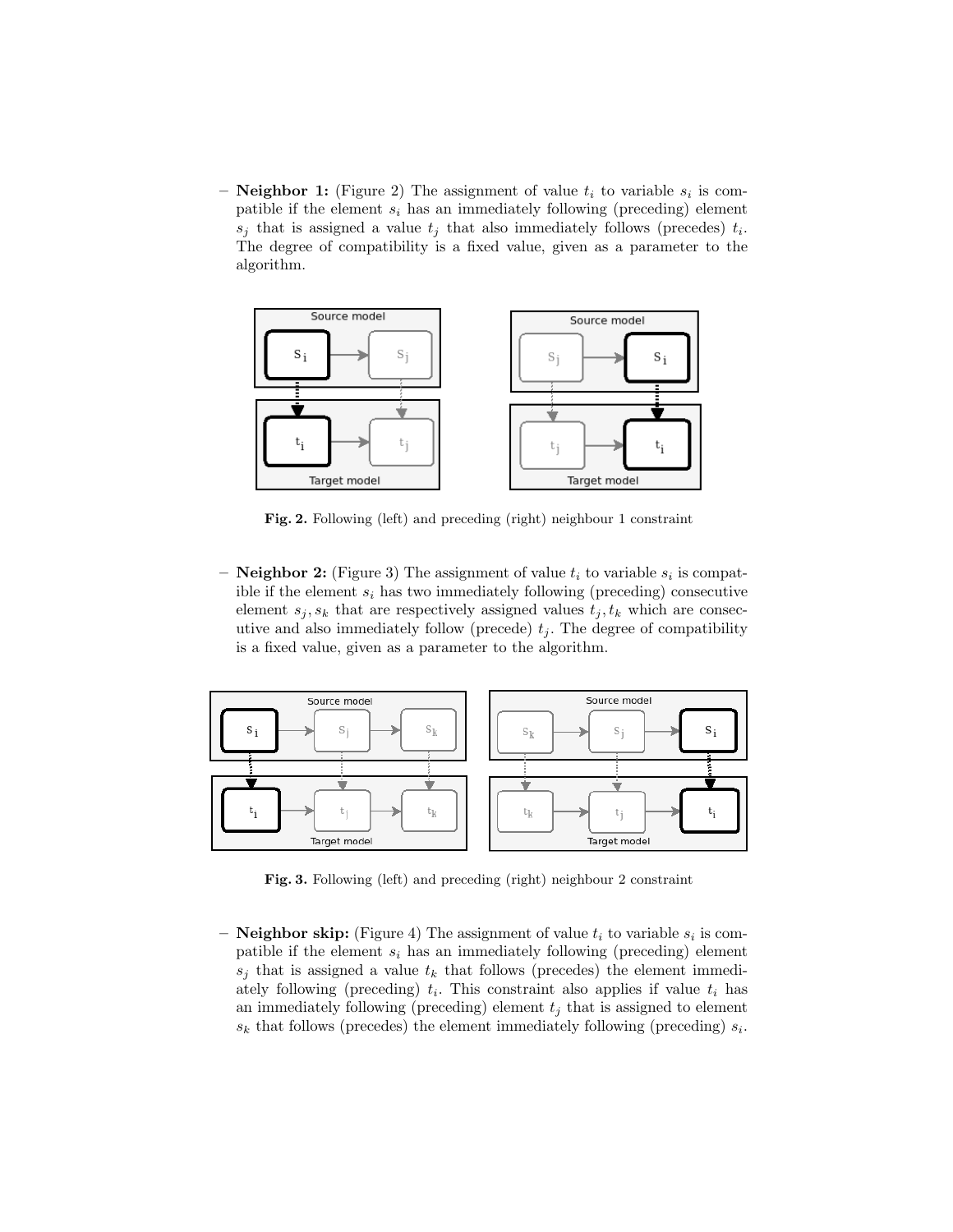The degree of compatibility is a fixed value, given as a parameter to the algorithm. This constraint is intended to capture cases where some of the tasks have been fused together in one of the models, and will usually have a lower compatibility score than the constraints presented above.



Fig. 4. Both versions of following neighbour-skip constraint. Preceding constraints are symmetrical to these.

– Inverted neighbor: (Figure 5) The assignment of value  $t_i$  to variable  $s_i$ is incompatible if the element  $s_s$  has an immediately following (preceding) element  $s_k$  that is assigned a value  $t_i$  that also immediately follows (precedes)  $t_j$ . The degree of compatibility is a *negative* fixed value, given as a parameter to the algorithm.



Fig. 5. Following (left) and preceding (right) inverted neighbour constraint

– **Neighbor messages:** This constraint is similar to *Neighbor 1* but using message connections. The assignment of value  $t_i$  to variable  $s_i$  is compatible if the element  $s_i$  sends (receives) a message from element  $s_j$  that is assigned a value  $t_j$  that also sends (receives) a message from  $t_i$ . The degree of compatibility is a fixed value, given as a parameter to the algorithm.

When the algorithm converges, each variable will –typically– have all its probability mass in a single label, thus establishing a unique-label-per-variable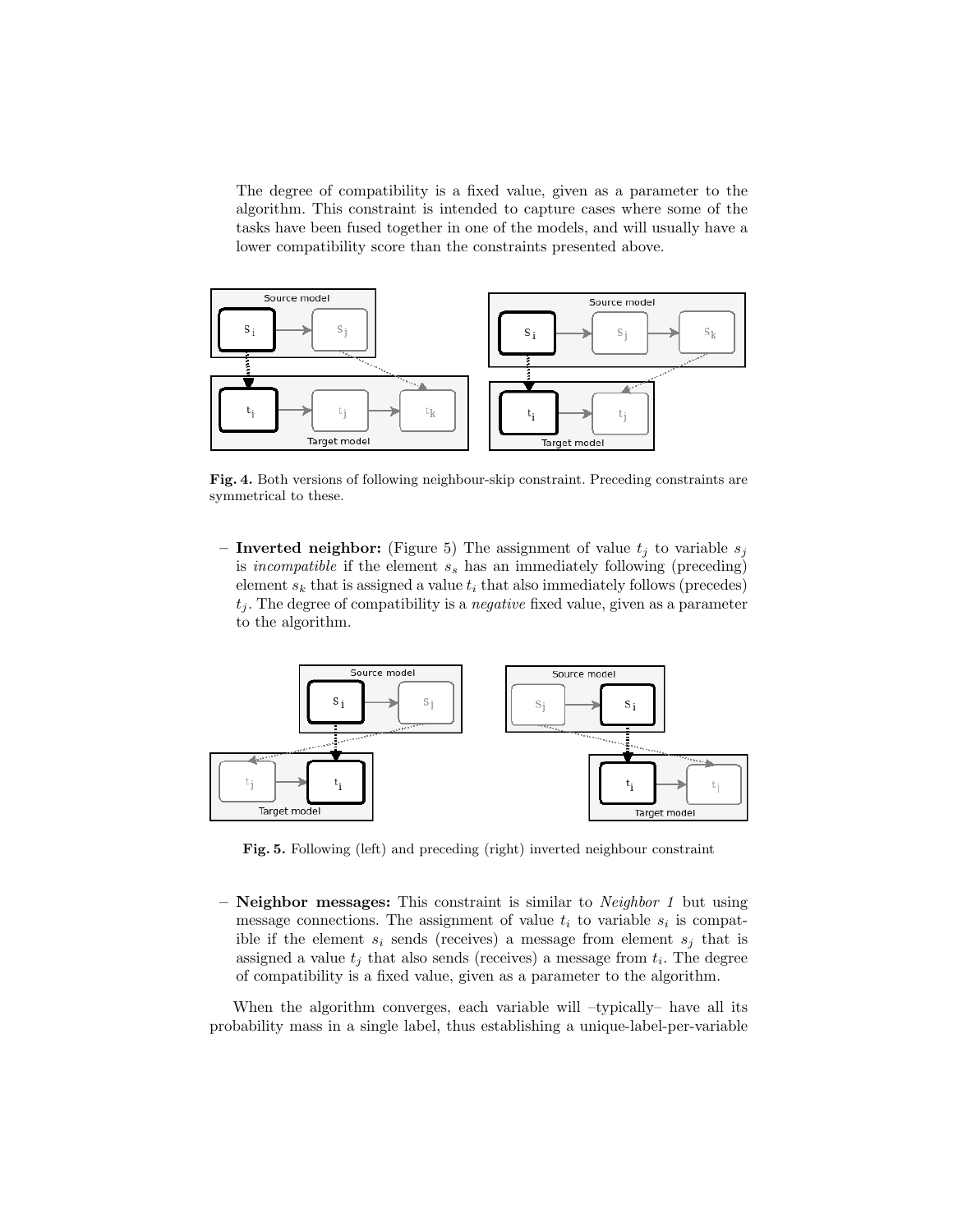mapping. However, in some cases (e.g. if constraints are too vague or contradict each other) some variables can end with their probability mass evenly distributed among more than one value. For these cases, a threshold is used to determine whether the mapping is included in the final solution.

### 4.4 Mapping Incomplete Process Models

The presented method can be adapted to map the elements of an incomplete model to a complete model. One possible scenario for this task is the an educational setting, where a process modeling student is incrementally completing a model (see Section 6.3). Computing a mapping between this partial model and a gold solution (provided by the teacher) can provide valuable feedback to the student, not only when the modeling task is finished and delivered, but also during the different steps followed to accomplish the modeling task. This feedback can be integrated into a model editor that guides the student through the task.

Mapping a partial model poses some challenges to the approach presented above: In an incomplete model, there will be missing tasks and edges, and their absence should not be penalized, since we want to assess the correctness of the model built so far, not of the parts not addressed by the student yet.

The algorithm described in previous sections tries to match every source model task to a target model task, in both directions. When mapping from a partial (thus smaller) model to a gold complete model, presumably all tasks will find a correspondence. But when performing the reverse mapping, there will be tasks in the gold model that do not exist in the partial model yet. Thus, we add a dummy task in the partial model without any label nor any connection. We also add a very low-weight constraint that allows any gold model task to be mapped to the dummy task. This will result in any gold model task being mapped to the dummy task only if there is not any other constraint with a higher weight directing it somewhere else. This idea is illustrated in Figure 6, where the student modeled the initial and final steps of the process, but has not finished the intermediate parts yet. The gold model elements missing in the partial model are matched with the dummy task because there is not any evidence for an alternative decision.

## 5 Using the Mapping to Compute Similarity Metrics

The mapping between processes built using the algorithm described above can be used to compute similarity measure between both input models.

For this, we apply the mapping process twice, one in each direction (i.e. use tasks in model 1 as variables and tasks in model 2 as values, and viceversa), and then we compute

$$
sim = \lambda \frac{2 * |A \cap B|}{|A| + |B|} + (1 - \lambda) \frac{C_{eq}}{C_{eq} + C_{neq}}
$$

Where,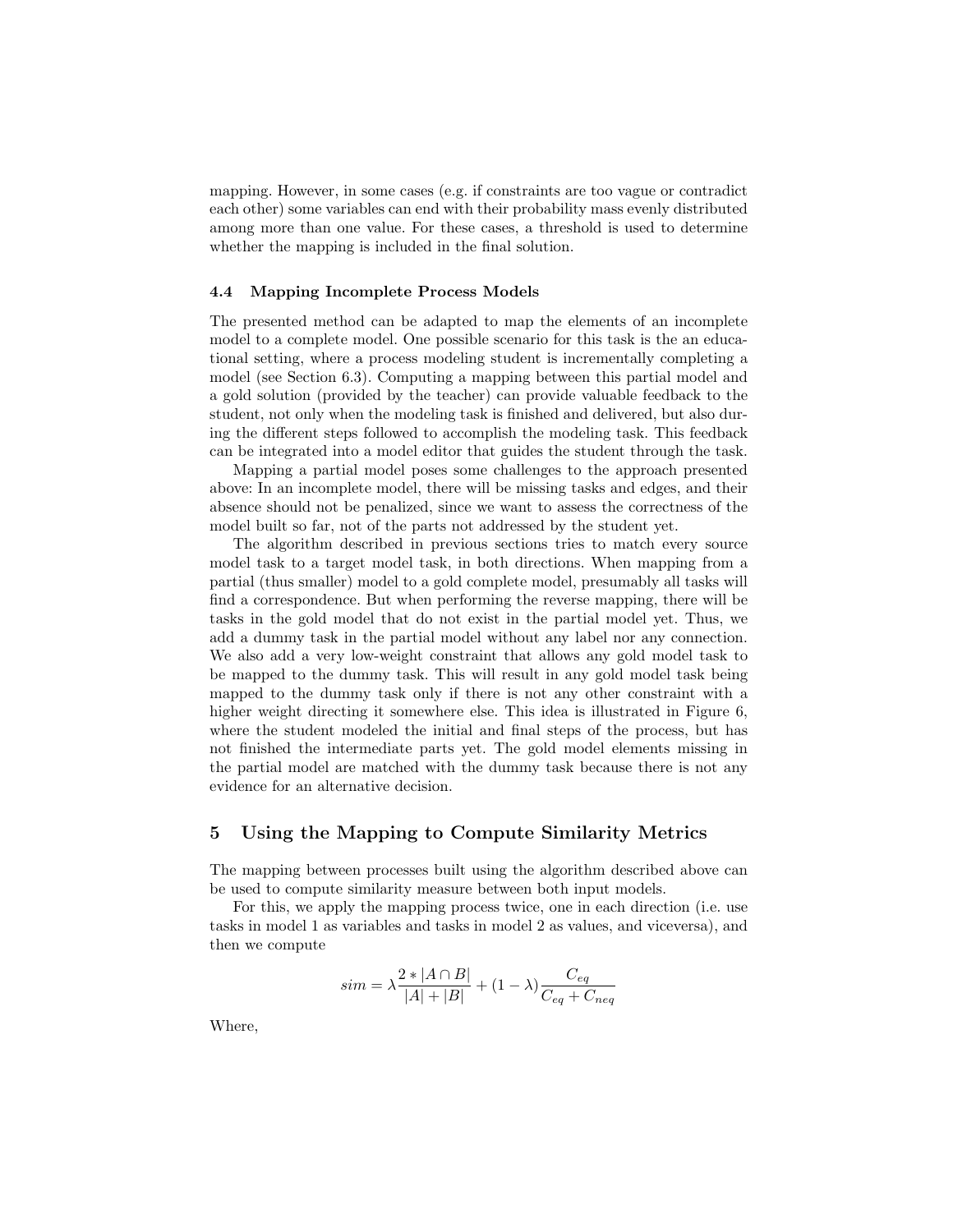

Fig. 6. Dummy element to match a non-connected partial model

- $-$  A and B are the sets of task pairings produced by each run of the algorithm, and  $A \cap B$  is the set of task pairings present in both mappings.
- $C_{eq}$  is the number of pairs  $\{(t_i, s_i), (t_j, s_j)\} \in (A \cap B) \times (A \cap B)$  such that  $t_i$  follows (precedes)  $t_j$  and  $s_i$  follows (precedes)  $s_j$
- $C_{neq}$  is the number of pairs  $\{(t_i, s_i), (t_j, s_j)\} \in (A \cap B) \times (A \cap B)$  such that  $t_i$  follows (precedes)  $t_j$  but  $s_i$  does not follow (precede)  $s_j$ , or viceversa.

Thus, the similarity measure is a weighted average between Sorensen-Dice similarity between the sets  $A$  and  $B$  and the percentage of connections that are coincident in both mappings. The first term evaluates the coincidence of task mappings in each direction, and is intended to capture the similarity of the tasks in both models. The second term tries to measure to which extent their connections are alike.

#### 5.1 Similarity of Partial Models

Computing the similarity of a partial model with a complete model (e.g. for the educational scenario described above) requires some adaptation of the similarity measure, in order to avoid penalizing the partial model for the missing elements.

Thus, for the case of partial model matching, we add the dummy task as described in Section 4.4, and do not count (neither as errors nor hits) the pairings of any gold task with the dummy. In consequence, the similarity metric used for partial model mapping is the same than in the general case, though it is applied to different pairing sets:

$$
sim = \lambda \frac{2 * |A \cap B|}{|A| + |B|} + (1 - \lambda) \frac{C_{eq}}{C_{eq} + C_{neq}}
$$

Where,

 $-$  A and B are the sets of task pairings produced by each run of the algorithm without pairings with dummy elements, and  $A \cap B$  is the set of task pairings present in both mappings.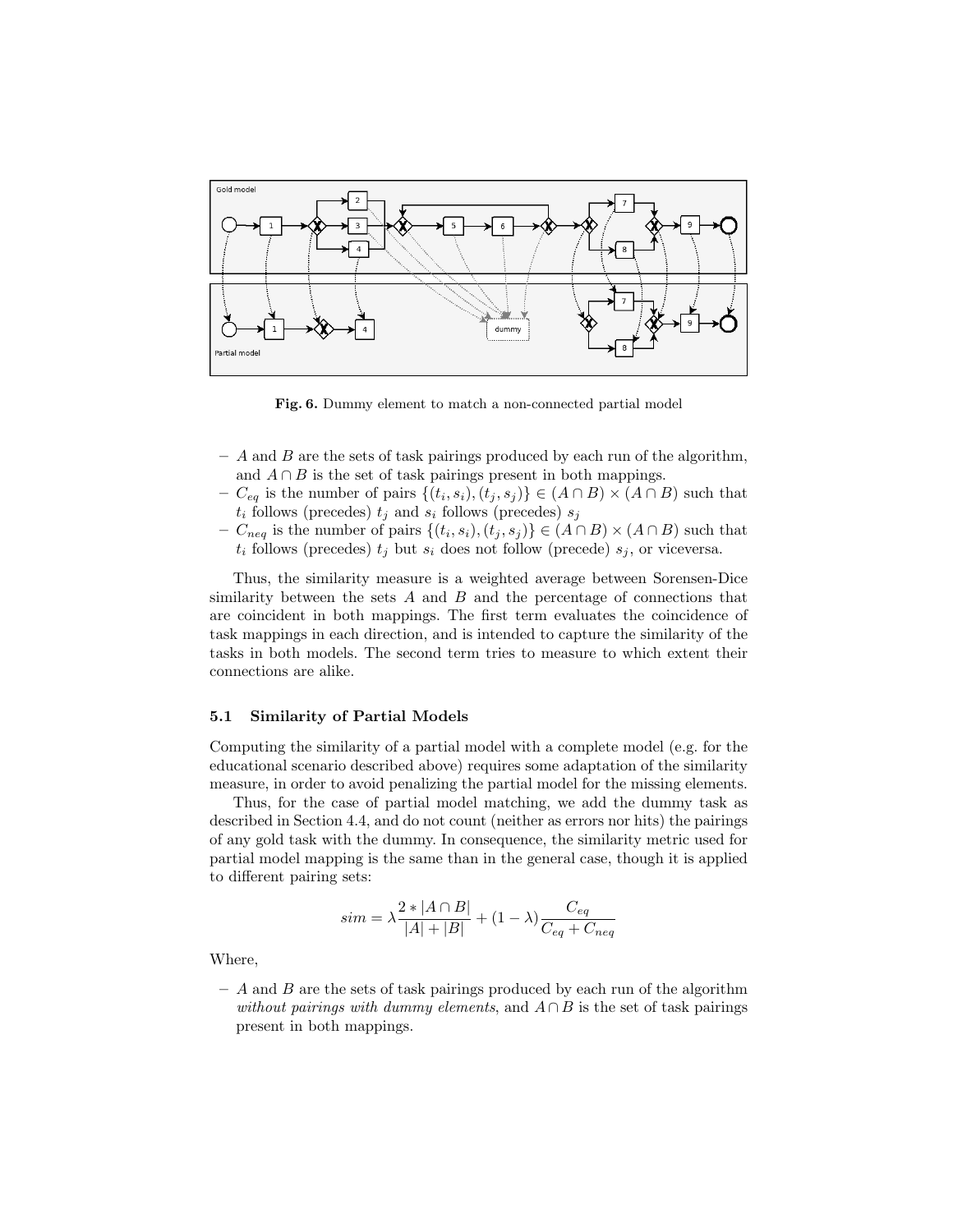$-C_{eq}$  and  $C_{eq}$  are the same as before, though computed on the A and B sets without pairs involving dummy elements.

However, it might be that the student simply forgot or skipped the middle tasks and thus, deserves a lower score. So, we need to take into account whether the student actually missed a model element, or there is still chance he/she is going to add it. This can be detected checking the edges between the mapped elements:

If two gold model elements  $g_1$  and  $g_2$  are mapped to partial model elements  $p_1$  and  $p_2$  respectively, and there is no edge between  $g_1$  and  $g_2$ , we check for edges between  $p_1$  and  $p_2$ :

- If there is no edge connecting  $p_1$  and  $p_2$ , then we assume that there is still a chance that the student will add the missing elements in the gap. Thus, we add the dummy as a possible option for any element between  $g_1$  and  $g_2$ , so they are excluded from sets A and B and do not penalize the score.
- If there is an edge directly connecting  $p_1$  and  $p_2$ , then we assume that the student missed some intermediate elements. Thus, the dummy element is not added as a possible option for the elements between  $g_1$  and  $g_2$ , so the missing matches will lower the score.

## 6 Experiments and Results

In this section we present experiments on both complete and partial model matching scenarios.

#### 6.1 Comparative With Other Metrics

Our first experiment consists of comparing our proposed metric –for complete models– to other metrics in the literature. For that, we rely on the thorough analysis performed in [18] where a gold model (named  $V_0$ ) is compared with seven variants with increasing divergences  $(V_1, \ldots V_7)$  using a wide range of existing metrics.

Our metric depends on the results of the RL mapping, which has different parameters. The metric itself also has the parameter  $\lambda$  that balances the weight of element matching and connection matching.

We tested our metric under different parameterizations. On the one hand, we tested different values of  $\lambda$  (low lambda values give more weight to model structure and edges, while high values rely more on label similarities) applied on two different settings for the mapping RL algorithm: (a) a setting where structural constraints have higher weight, and thus the mapping is mostly driven by connections and control flow (CF), and (b) a setting where mapping is more influenced by label similarity constraints (LS) –which are trivial in this case since labels are numeric.

The combination of these parameters produce a variety of mappings, and consequently, of similarity scores. We tested both RL settings (CF and LS)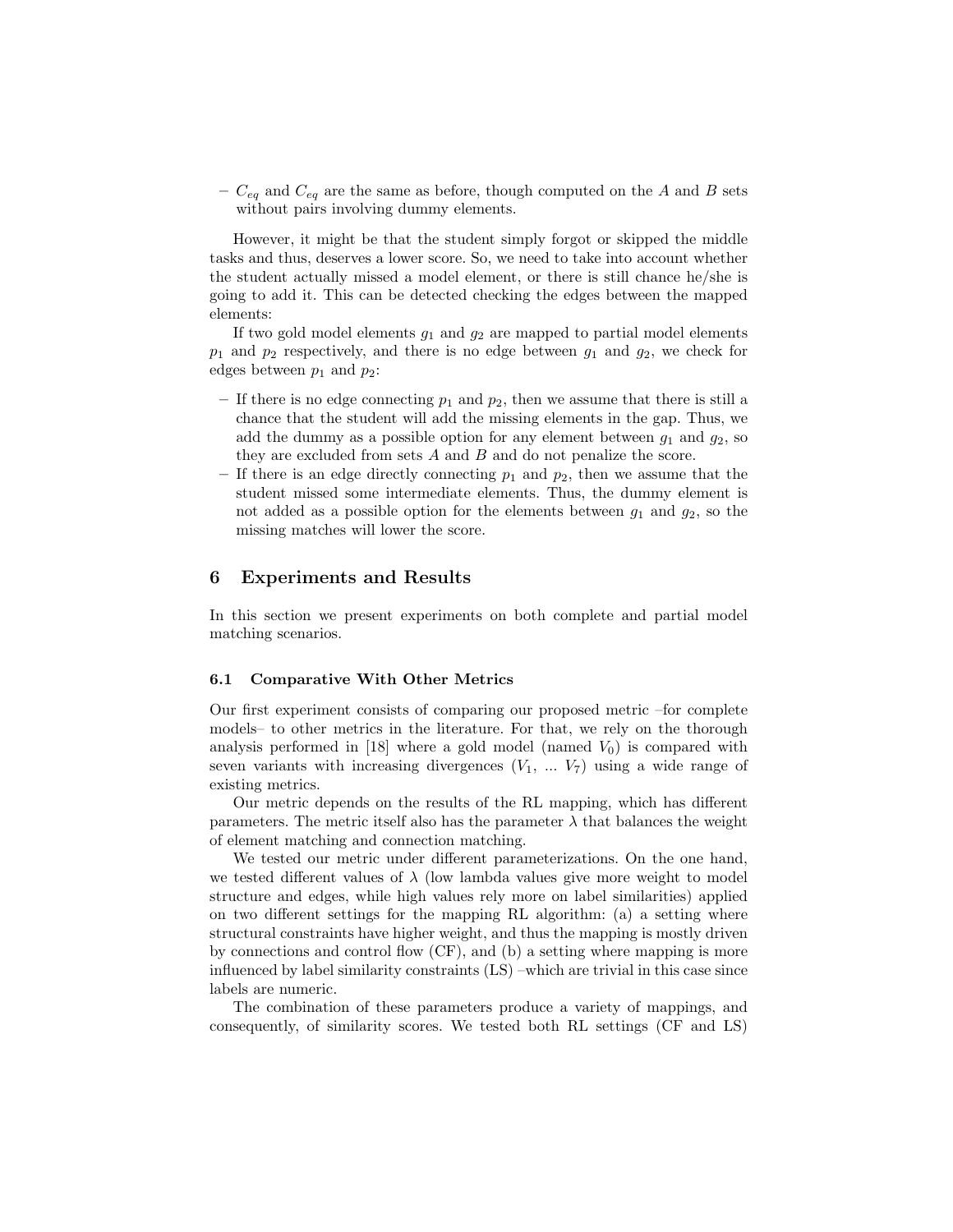combined with three values of  $\lambda$  (0.2, 0.5, 0.8). To compare our metric with the state of the art metrics reviewed in [18], we took the vector  $(V_1, \ldots V_7)$  produced by each metric as a description of its behavior (in the scenario proposed in that survey). Then, we computed the vector for each configuration of our measure, obtaining a cloud of points in a 7-dimension space, each point representing a different metric.

To visualize the relative position of our metric with respect to the metrics reported in [18], we performed a PCA projection to 2D of the points, shown in Figure 7. PCA projects the 7-dimension vectors to the 2D plane that best preserves the distances between the points. Red squares correspond to metrics in the original survey (numbered in the order they appear in the table). Blue triangles correspond to different configurations of our metric.



Fig. 7. PCA projection to 2D of the vectors for metrics in [18] (red squares) and different configurations of our metric (blue triangles). The figure shows the 2D projection of the 7-dimension vectors that best preserves the distances between the points.

We can observe how our metric can be tuned to capture different aspects of the compared models. Parameter  $\lambda$  can be used to tune the distance to the center of the cloud (the higher  $\lambda$  is, the closer to the center) while changing the underlying mapping shifts the metric to different regions of the space. Although the interpretation of the effect of this parameters is not obvious and requires further analysis, our approach is promising with regard to offering a general model to approximate a variety of existing metrics.

#### 6.2 Process Model Matching Contest 2015

As a second experiment, we executed our algorithms on some models used in the Process Model Matching Contest 2015 [19]. This dataset consists of 36 pairwise mappings on 9 German universities Master student application process. For each pair, the dataset provides a gold match (sometimes partial). Table 1 is extracted from [19] and presents the results of participating systems. The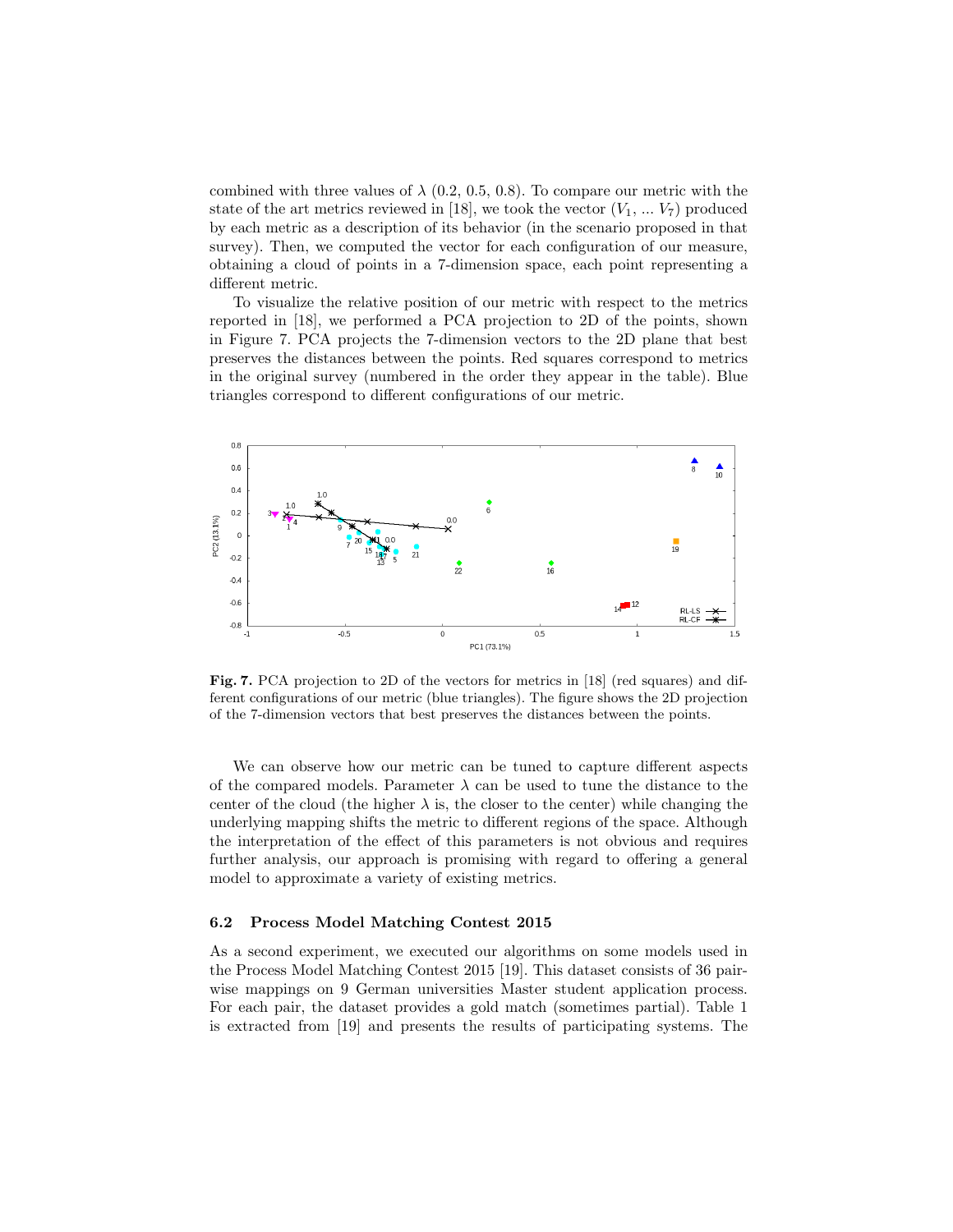highlighted row shows the results of our approach, after optimizing the parameters for this dataset. Parameter optimization was performed using a genetic algorithm to find a good local optima in the parameter space.

|                    | Precision |                                   |               | Recall |                                      |               | F-Measure |                                                |    |
|--------------------|-----------|-----------------------------------|---------------|--------|--------------------------------------|---------------|-----------|------------------------------------------------|----|
| Approach           |           | $\emptyset$ -mic $\emptyset$ -mac |               |        | $SD \emptyset$ -mic $\emptyset$ -mac |               |           | $SD \emptyset\text{-mic }\emptyset\text{-mac}$ | SD |
| RMM/NHCM           | .686      |                                   | .597.248      | .651   | .610.277                             |               | .668      | .566.224                                       |    |
| RMM/NLM            | .768      |                                   | .673.261      | .543   | .466.279                             |               | .636      | .509.236                                       |    |
| <b>MSSS</b>        | .807      | $.855$ . $.232$                   |               | .487   | .343.353                             |               | .608      | .378.343                                       |    |
| OPBOT              | .598      |                                   | .636.335      | .603   |                                      | $.623$ $.312$ | .601      | .603.300                                       |    |
| RL                 | .523      |                                   | .450.318      | .577   |                                      | .495.309      | .550      | .472.285                                       |    |
| <b>KMSSS</b>       | .513      |                                   | .386.320      | .578   | $.402$ $.357$                        |               | .544      | .374.305                                       |    |
| RMM/SMSL           | .511      |                                   | .445.239      | .578   | .578.336                             |               | .543      | .477.253                                       |    |
| <b>TripleS</b>     | .487      |                                   | .685.329      | .483   | .297.361                             |               | .485      | .249.278                                       |    |
| <b>BPLangMatch</b> | .365      |                                   | .291.229      | .435   | .314.265                             |               | .397      | .295.236                                       |    |
| KnoMa-Proc         | .337      |                                   | $.223$ $.282$ | .474   | .292.329                             |               | .394      | .243.285                                       |    |
| AML-PM             | .269      |                                   | .250.205      | .672   | $.626$ $.319$                        |               | .385      | .341.236                                       |    |
| RMM/VM2            | .214      |                                   | .186.227      | .466   | .332.283                             |               | .293      | .227.246                                       |    |
| pPalm-DS           | .162      |                                   | .125.157      | .578   | .381                                 | .38           | .253      | .180.209                                       |    |

Table 1. Process Model Matching Contest 2015 results.

Results show that our metric ranks is in the top 5 of the participants, despite the fact that this particular contest scenario characteristics make it harder for a complete mapping approach like ours: Our method matches two task if they are similar enough in description and control flow, but the contest gold standard is very restrictive and some tasks pairs are not annotated despite having the same behavior in the process. For example, in some cases the gold standard matches two task but not the tasks preceeding each of them, even they describe a similar action. Since our algorithm will match the preceeding tasks too, this will be scored as a false positive.

#### 6.3 Experiments on Partial Models

To evaluate the performance of the similarity metric when applied to partial models, we used a dataset coming from a process modeling course in TU/e (Eindhoven), that captures the evolution of a process model while it is being created by different process modeling students. We computed the similarity metric at each intermediate step for a sample of 6 different students. The evolution of the metric while the students refine their models is shown in Figure 8.

It is interesting to note that there are different behavioral patterns that correspond to different student strategies to build the model: Some lines are clearly ascending, indicating that the student does not commit much errors, and steadily completes his model, while others are more erratic, probably due to changes of mind or corrections by the modeler. The study of this dataset and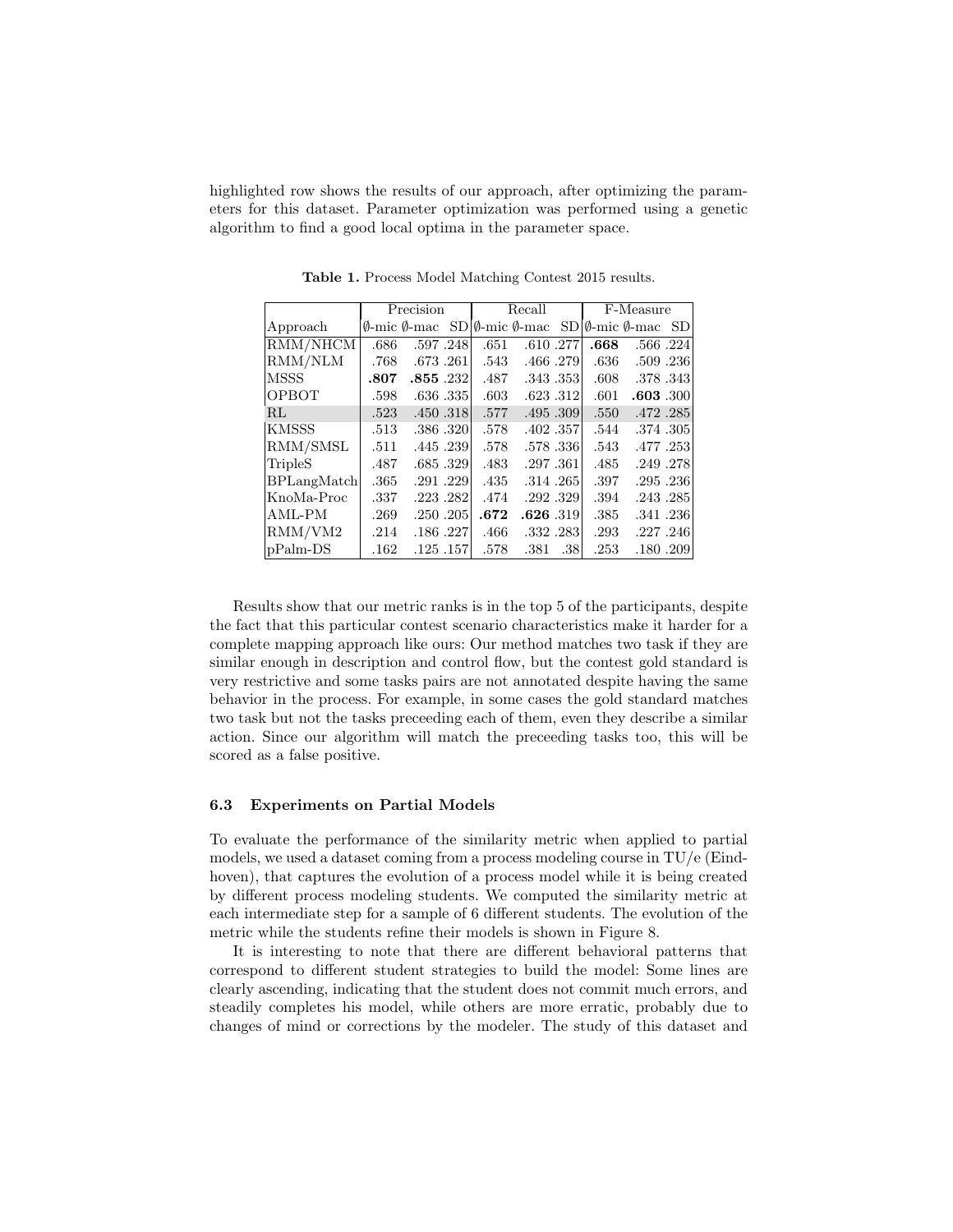

Fig. 8. Similarity metric evolution during the modeling process by different students.

the derived behavior patterns opens a promising line of research to be pursued in the future.

## 7 Conclusions and Future Work

In this paper we have proposed a new flexible approach for aligning BPMN models. The technique can be instantiated towards very different usage scenarios, and can even deal with partial process models. We also proposed a similarity metric based on these alignments, also adapted to the case of partial models.

We foresee many directions to follow as future work. First, we will consider solving the two mappings as a single RL problem, so that the exploration for solutions can consider jointly the decisions of each direction in order to find better solutions. Also, the derivation of a set of modes that can cover different usage scenarios may be studied, with special interest in partial model mapping for educational applications. Finally, exploring different strategies to compute threshold values so that a better characterization of unmapped tasks will be considered in the near future.

## Acknowledgements

We are grateful to Andrea Burattin, Barbara Weber and Hajo Reijers for sharing with us part of the datasets used in this paper. This work has been supported by MINECO and FEDER funds under grant TIN2017-86727-C2-1-R.

## References

1. Dijkman, R.M., Dumas, M., García-Bañuelos, L.: Graph matching algorithms for business process model similarity search. In: BPM 2009, Ulm, Germany, September 8-10. (2009) 48–63